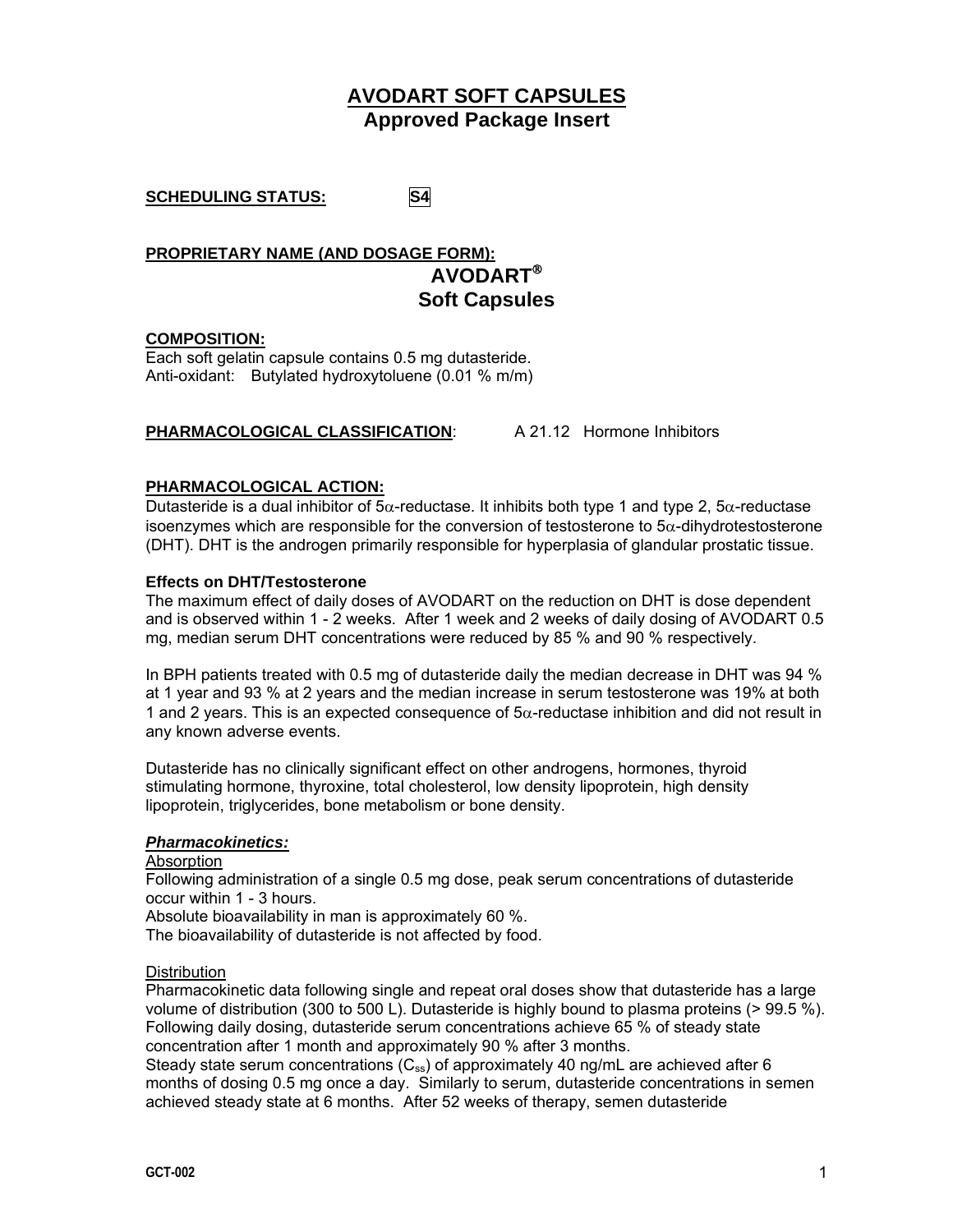concentrations averaged 3.4 ng/mL (range 0.4 to 14 ng/mL). Dutasteride partitioning from serum into semen averaged 11.5 %.

#### Biotransformation

In vitro, dutasteride is metabolized by the human cytochrome P450 enzyme CYP450-3A4 to two minor monohydroxylated metabolites.

In human serum, following dosing to steady state, unchanged dutasteride, 3 major metabolites (4'-hydroxydutasteride, 1,2-dihydrodutasteride and 6-hydroxydutasteride) and 2 minor metabolites (6,4'-dihydroxydutasteride and 15-hydroxydutasteride).

#### **Elimination**

Dutasteride is extensively metabolized. Following oral dosing of dutasteride 0.5 mg/day to steady state in humans, 1.0 % to 15.4 % (mean of 5.4 %) of the administered dose is excreted as dutasteride in the faeces. The remainder is excreted in the faeces as 4 major metabolites comprising 39 %, 21 %, 7 %, and 7 % each of drug-related material and 6 minor metabolites (less than 5 % each).

Only trace amounts of unchanged dutasteride (less than 0.1 % of the dose) are detected in human urine.

At therapeutic concentrations, the terminal half-life of dutasteride is 3 to 5 weeks.

Serum concentrations remain detectable (greater than 0.1 ng/mL) for up to 4 to 6 months after discontinuation of treatment.

#### Linearity/non-linearity

Dutasteride pharmacokinetics can be described as first order absorption process and two parallel elimination pathways, one saturable (concentration dependent) and one non-saturable (concentration independent).

At low serum concentrations (less than 3 ng/mL), dutasteride is cleared rapidly by both the concentration dependent and concentration independent elimination pathways. Single doses of 5 mg or less showed evidence of rapid clearance and a short half-life of 3 to 9 days.

At serum concentrations greater than 3 ng/mL, dutasteride is cleared slowly (0.35 to 0.58 L/h) primarily by linear, non-saturable elimination with terminal half-life of 3 to 5 weeks. At therapeutic concentrations, following repeat dosing of 0.5 mg/day, the slower clearance dominates and the total clearance is linear and concentration independent.

# Elderly

Dutasteride pharmacokinetics and pharmacodynamics were evaluated in 36 healthy male subjects between the ages of 24 and 87 years following administration of a single 5 mg dose of dutasteride. Exposure of dutasteride, represented by  $\overline{AUC}$  and  $C_{\text{max}}$  values, was not statistically different when comparing age groups. No differences in drug effect as measured by DHT reduction were observed between age groups. Results indicated that no dutasteride dose adjustment based on age is necessary.

#### Renal impairment

The effect of renal impairment on dutasteride pharmacokinetics has not been studied. However, less than 0.1 % of a steady-state 0.5 mg dose of dutasteride is recovered in human urine, so no adjustment in dosage is anticipated for patients with renal impairment.

#### Hepatic impairment

The effect on the pharmacokinetics of dutasteride in hepatic impairment has not been studied (see WARNINGS).

# **INDICATIONS:**

Treatment of Benign Prostatic Hyperplasia (BPH).

# **CONTRA-INDICATIONS:**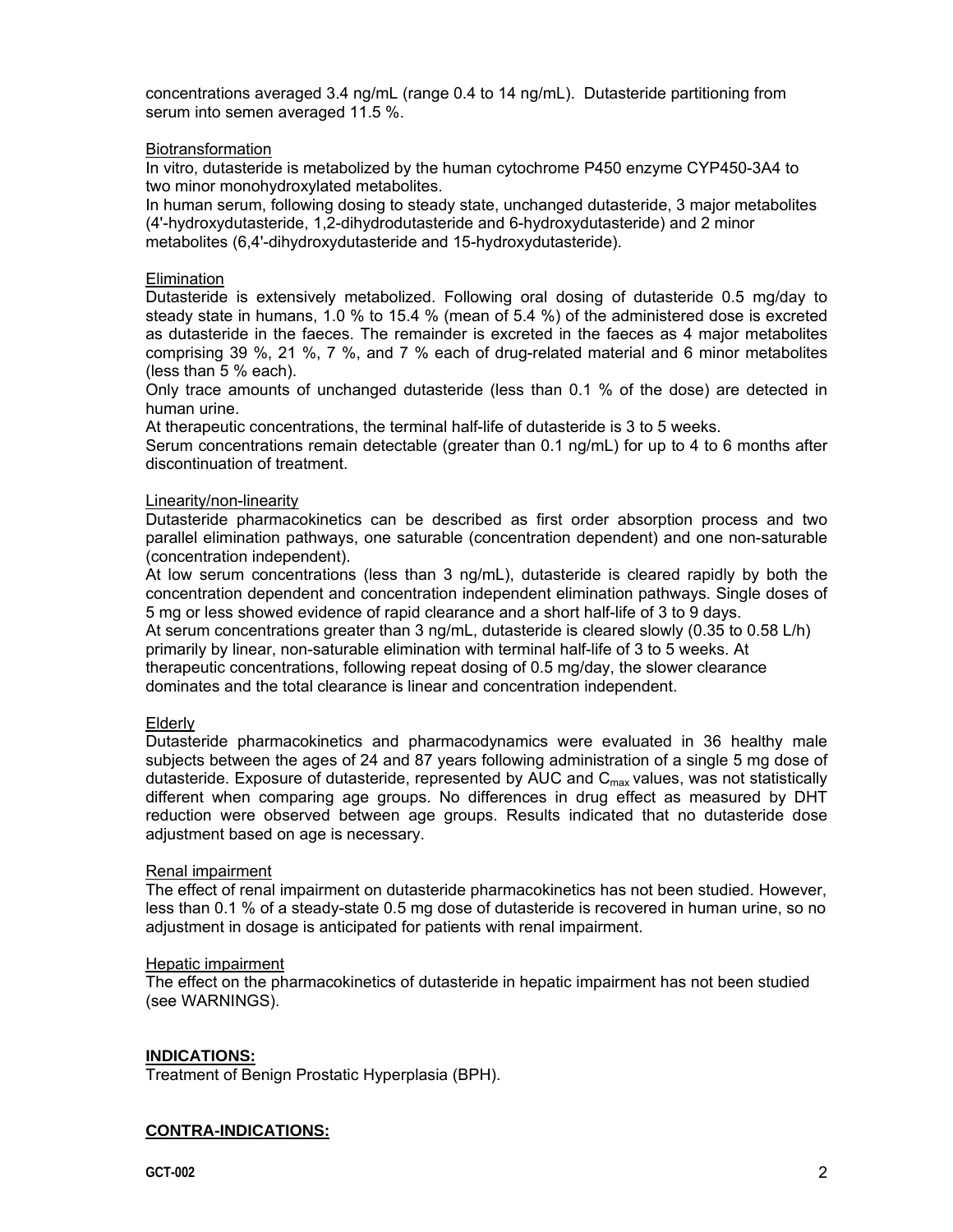AVODART is contra-indicated in patients with known hypersensitivity to dutasteride, other  $5\alpha$ reductase inhibitors, or any component of the preparation.

**AVODART is contra-indicated for use by women.** 

AVODART is contraindicated for use in children.

# **WARNINGS:**

Dutasteride is absorbed through the skin, therefore, women and children must avoid contact with leaking capsules (see CONTRA-INDICATIONS). If contact is made with leaking capsules, the contact area should be washed immediately with soap and water.

The effect of hepatic impairment on dutasteride pharmacokinetics has not been studied. Because dutasteride is extensively metabolised and has a half-life of 3 to 5 weeks, caution should be used in the administration of dutasteride to patients with liver disease.

#### **Effects on prostate specific antigen (PSA) and prostate cancer detection:**

Digital rectal examination, as well as other evaluations for prostate cancer, should be performed on patients with BPH prior to initiating therapy with AVODART and periodically thereafter.

Serum prostate-specific antigen (PSA) concentration is an important component of the screening process to detect prostate cancer. Generally, a serum PSA concentration > 4 ng/mL (Hybritech) requires further evaluation and consideration of prostate biopsy. Physicians should be aware that a baseline PSA < 4 ng/mL in patients taking AVODART does not exclude a diagnosis of prostate cancer.

AVODART causes a decrease in serum PSA levels by approximately 50 %, after 6 months, in patients with BPH, even in the presence of prostate cancer. Although there may be individual variation, the reduction in PSA by approximately 50 % is predictable as it was observed over the entire range of baseline PSA values (1.5 to 10 ng/mL). Therefore to interpret an isolated PSA value in a man treated with AVODART for 6 months or longer, PSA values should be doubled for comparison with normal ranges in untreated men.

This adjustment preserves the sensitivity and specificity of the PSA assay and maintains its ability to detect prostate cancer. Any sustained increases in PSA levels while on AVODART should be carefully evaluated, including consideration of non-compliance to therapy with AVODART.

Total serum PSA levels return to baseline within 6 months of discontinuing treatment.

The ratio of free to total PSA remains constant even under the influence of AVODART. If clinicians elect to use percent free PSA as an aid in the detection of prostate cancer in men undergoing dutasteride therapy, no adjustment to its value is necessary.

# **DOSAGE AND DIRECTIONS FOR USE:**

#### **Adult males (including elderly)**

The recommended dose of AVODART is one capsule (0.5 mg) taken orally once a day. The capsules should be swallowed whole (see WARNINGS).

AVODART may be taken with or without food.

Although an improvement may be observed at an early stage, treatment for at least 6 months may be necessary in order to assess objectively whether a satisfactory response to the treatment can be achieved.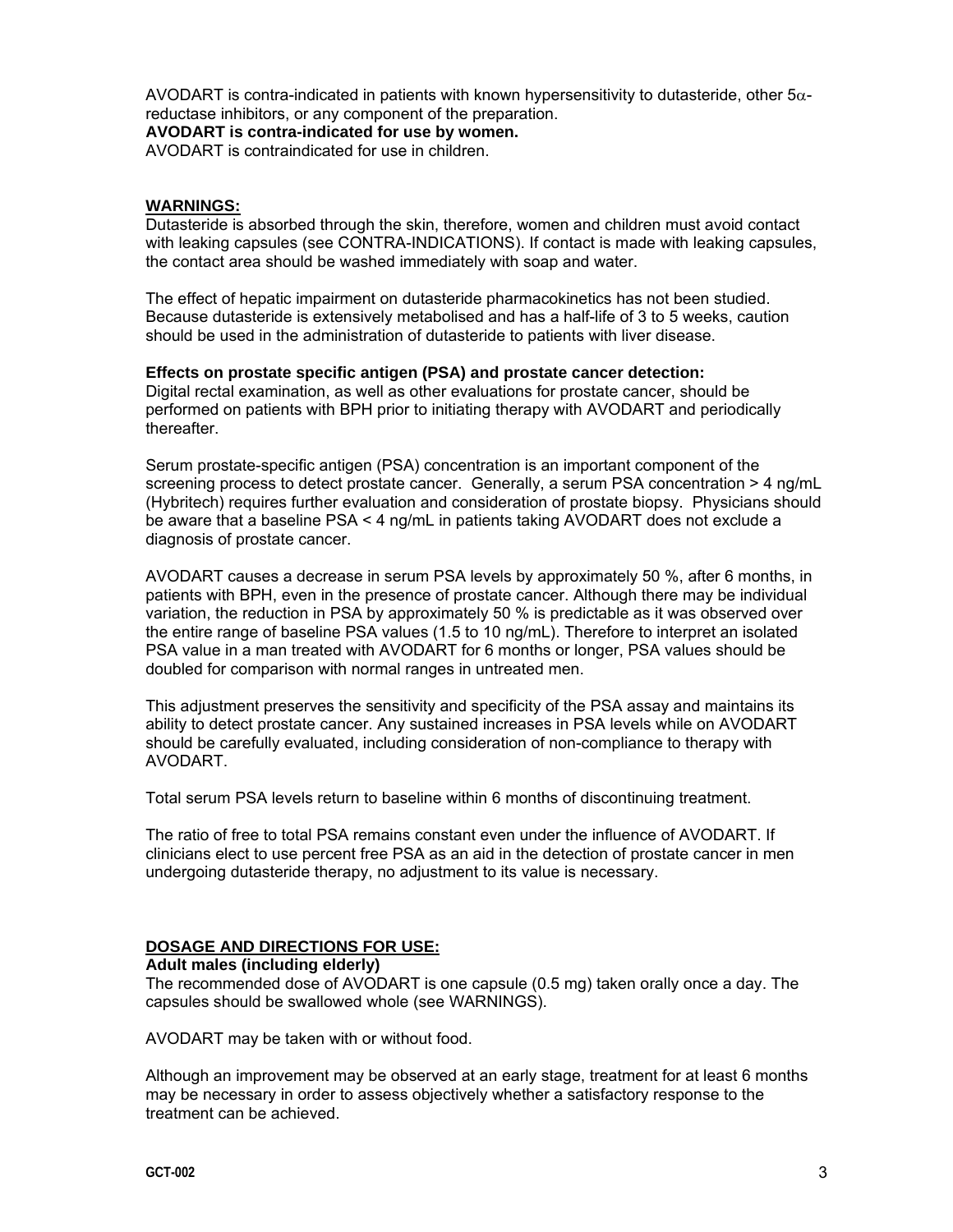#### **Renal impairment**

The effect of renal impairment on dutasteride pharmacokinetics has not been studied. However, no adjustment in dosage is anticipated for patients with renal impairment (see Pharmacokinetics.)

#### **Hepatic impairment**

The effect of hepatic impairment on dutasteride pharmacokinetics has not been studied. (See WARNINGS and Pharmacokinetics.)

# **SIDE EFFECTS AND SPECIAL PRECAUTIONS:**

The following drug related adverse events (with incidence  $\geq 1$  %) have been reported more commonly in the three Phase III placebo controlled studies on AVODART treatment compared to placebo:

| Adverse event      | Incidence during year 1 of |                | Incidence during year 2 of treatment |                |
|--------------------|----------------------------|----------------|--------------------------------------|----------------|
|                    | treatment                  |                |                                      |                |
|                    | Placebo                    | <b>AVODART</b> | Placebo                              | <b>AVODART</b> |
|                    | (n= 2158)                  | (n= 2167       | (n= 1736 <sup>-</sup>                | $(n=1744)$     |
| Impotence          | 3%                         | 6%             | $1\%$                                | 2%             |
| Altered            | 2%                         | 4%             | $< 1\%$                              | $< 1\%$        |
| (decreased) libido |                            |                |                                      |                |
| Ejaculation        | $1\%$                      | 2%             | $< 1\%$                              | $< 1\%$        |
| disorders          |                            |                |                                      |                |
| Gynaecomastia +    | $1\%$                      | $1\%$          | $< 1\%$                              | $1\%$          |

+ includes breast tenderness and breast enlargement

#### *Interactions:*

*In vitro* drug metabolism studies show that dutasteride is metabolised by human cytochrome P450 isoenzyme CYP3A4. Therefore, blood concentrations of dutasteride may increase in the presence of inhibitors of CYP3A4.

Phase II data showed a decrease in clearance of dutasteride when co-administered with the CYP3A4 inhibitors verapamil (37 %) and diltiazem (44 %). In contrast, no decrease in clearance was seen when amlodipine, another calcium channel antagonist, was coadministered with dutasteride.

A decrease in clearance and subsequent increase in exposure to dutasteride, in the presence of CYP3A4 inhibitors, is unlikely to be clinically significant due to the wide margin of safety (up to 10 times the recommended dose has been given to patients for up to six months), therefore no dose adjustment is necessary.

*In vitro*, dutasteride is not metabolised by human cytochrome P450 isoenzymes CYP1A2, CYP2C9, CYP2C19, and CYP2D6. Dutasteride neither inhibits human cytochrome P450 drugmetabolising enzymes *in vitro* nor induces cytochrome P450 isoenzymes CYP1A, CYP2B, and CYP3A in rats and dogs in vivo.

*In vitro* studies demonstrate that dutasteride does not displace warfarin, diazepam, or phenytoin from plasma protein, nor do these model compounds displace dutasteride. Compounds that have been tested for drug interactions in man include tamsulosin, terazosin, warfarin, digoxin, and cholestyramine, and no clinically significant interactions have been observed.

Although specific interaction studies were not performed with other compounds, approximately 90 % of the subjects in large Phase III studies receiving dutasteride were taking other medications concomitantly. No clinically significant adverse interactions were observed in clinical trials when dutasteride was co-administered with anti-hyperlipidemics, angiotensin-converting enzyme (ACE) inhibitors, beta-adrenergic blocking agents, calcium